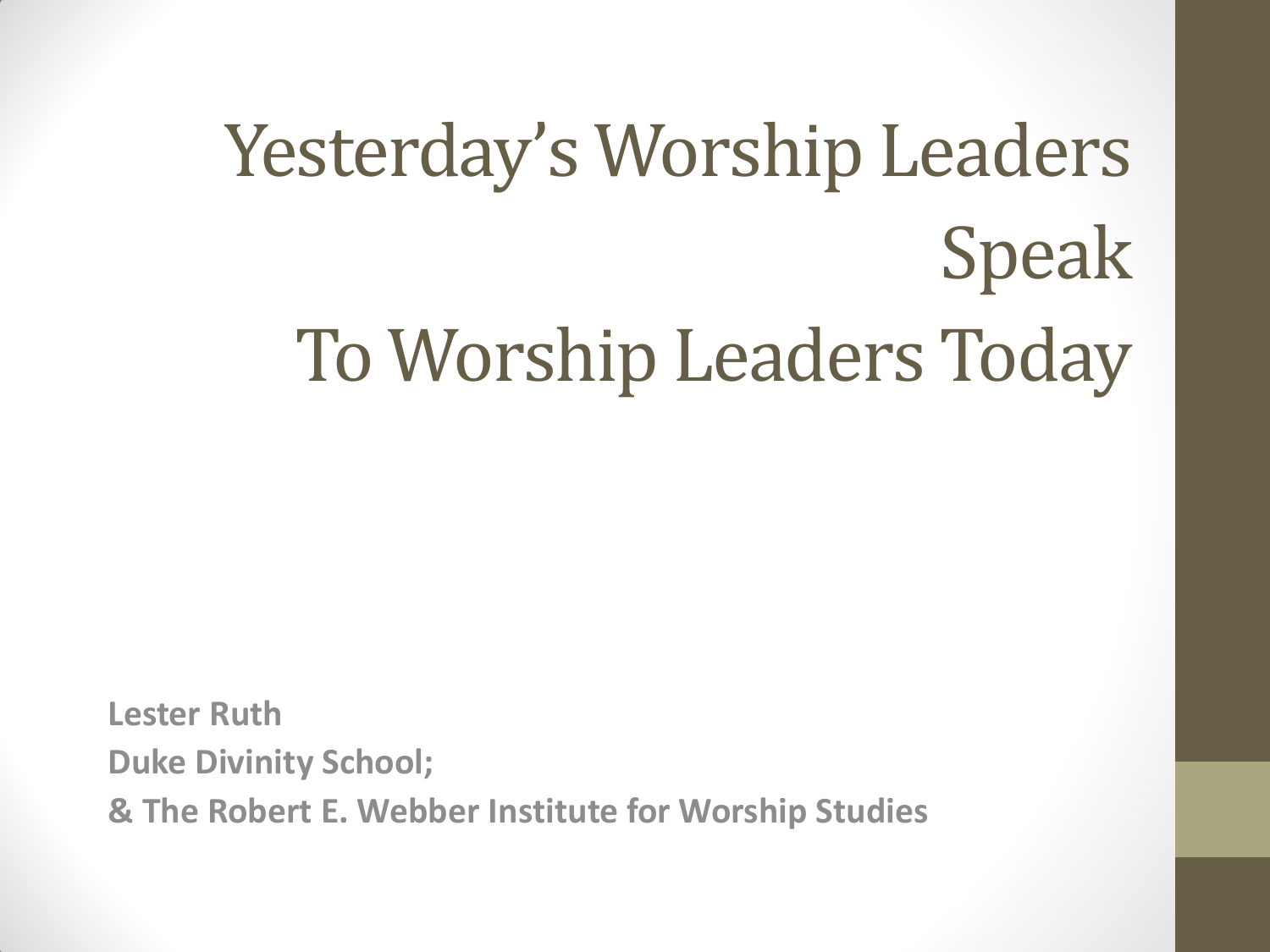#### Before we get started

• #1 rule: everything is up for open discussion.

2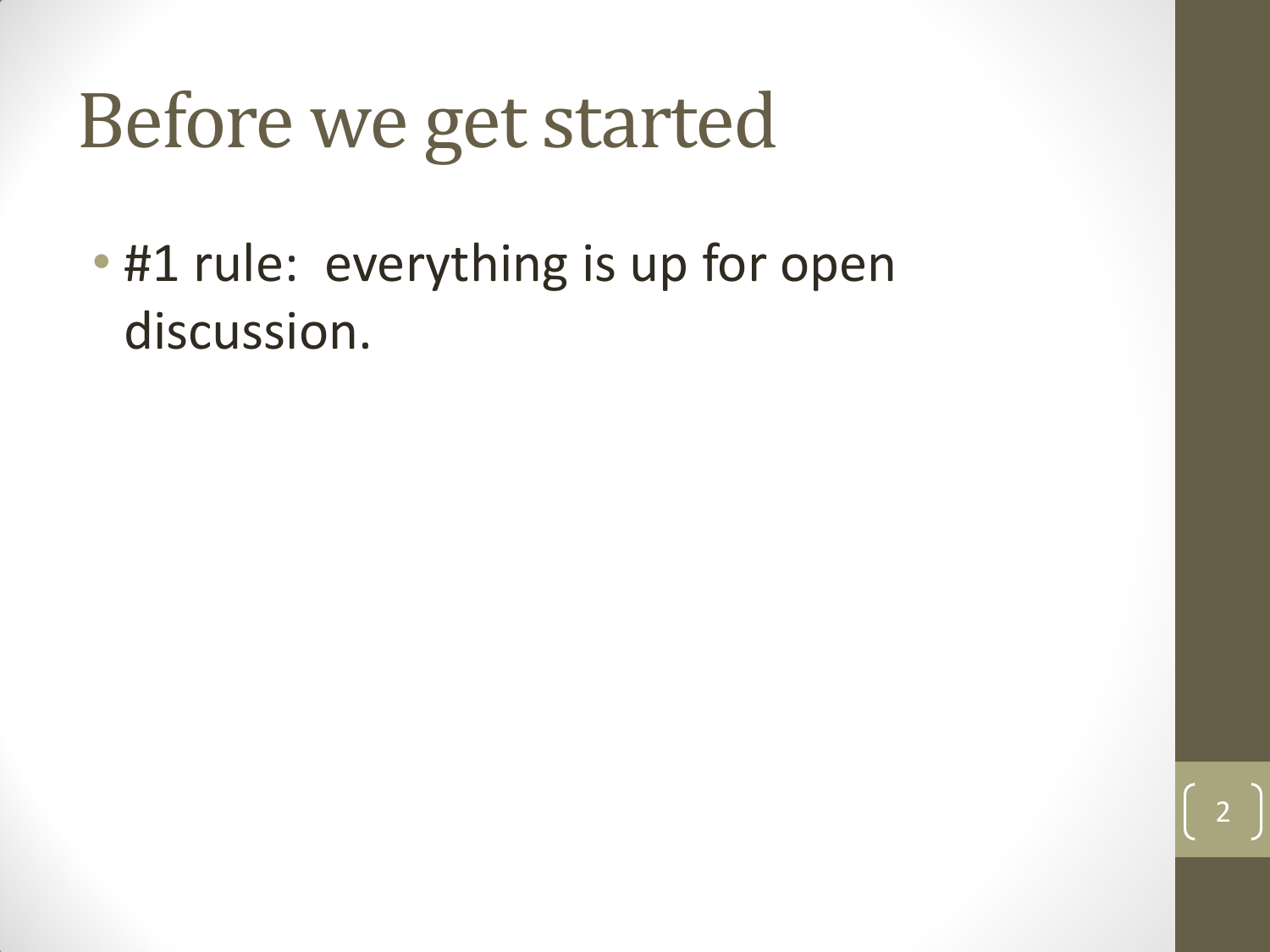#### Before we get started

- Remember that we'll be looking at a variety of kinds of materials. Thus how they main inform us will vary.
- Some of it will be direct instruction, some descriptions of worship, and some interesting worship texts.
- None comes from musicians; at least, none comes from musicians who aren't also pastors.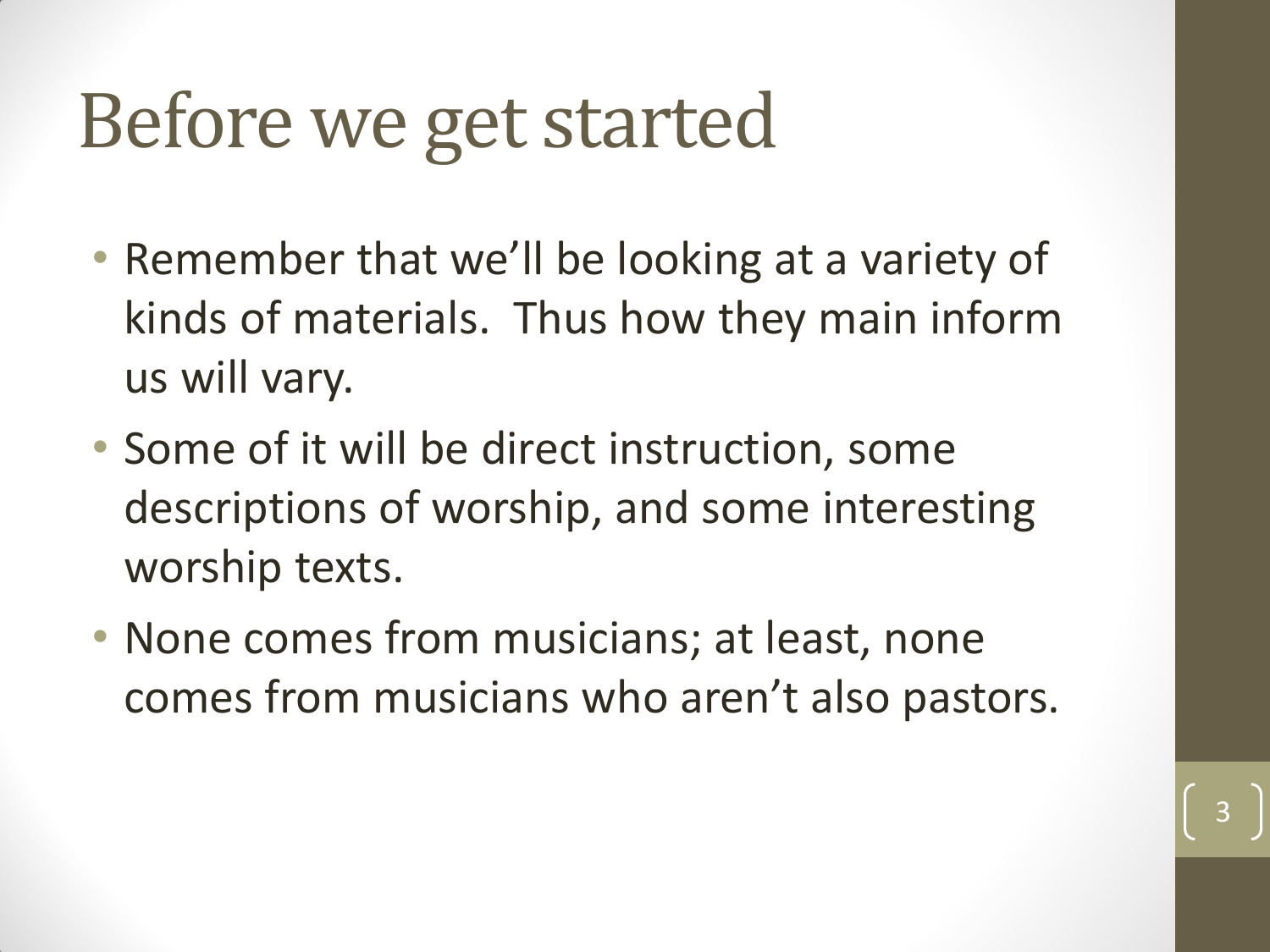#### Before we get started

• This will be an imaginative exercise on our part since there's no way that Christians 1500-2000 years ago could have anticipated our worship today.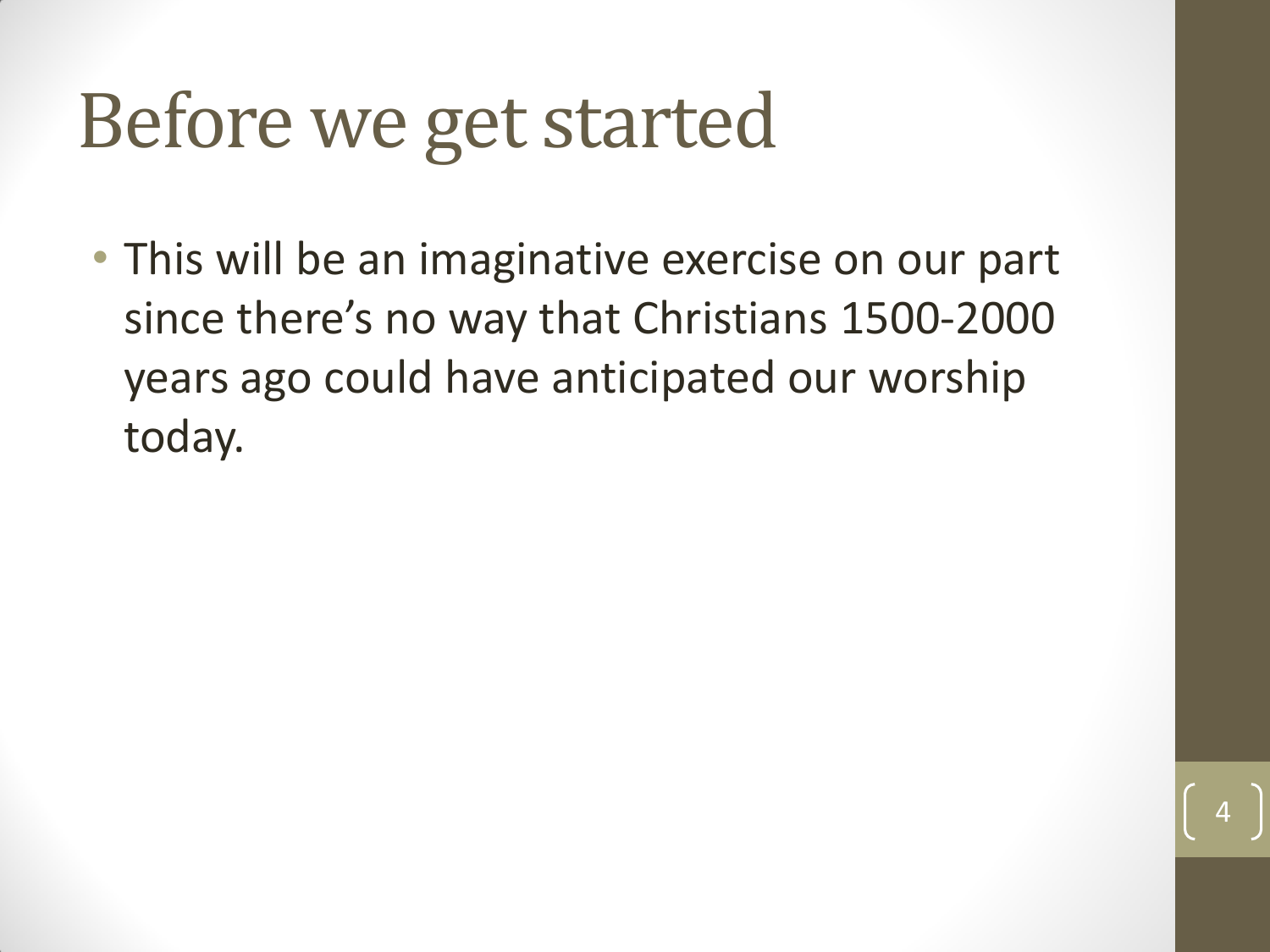#### As we get started

- Remember the basic shape of their worship:
	- Weekly
		- Gathering, Reading and Preaching, Dismissing unbaptized, Tabling (intercessions, offering of food and money, exchange of peace, Creed, Thanksgiving, eating) , Sending
		- Music was not a separate thing but a basic way of doing the key action of worship.
	- Daily: Christians prayed several times a day, initially in domestic settings and later together in larger churches
	- Yearly: not much of the rhythms of the year until the 4<sup>th</sup> century when the calendar explodes into a shape close to what we have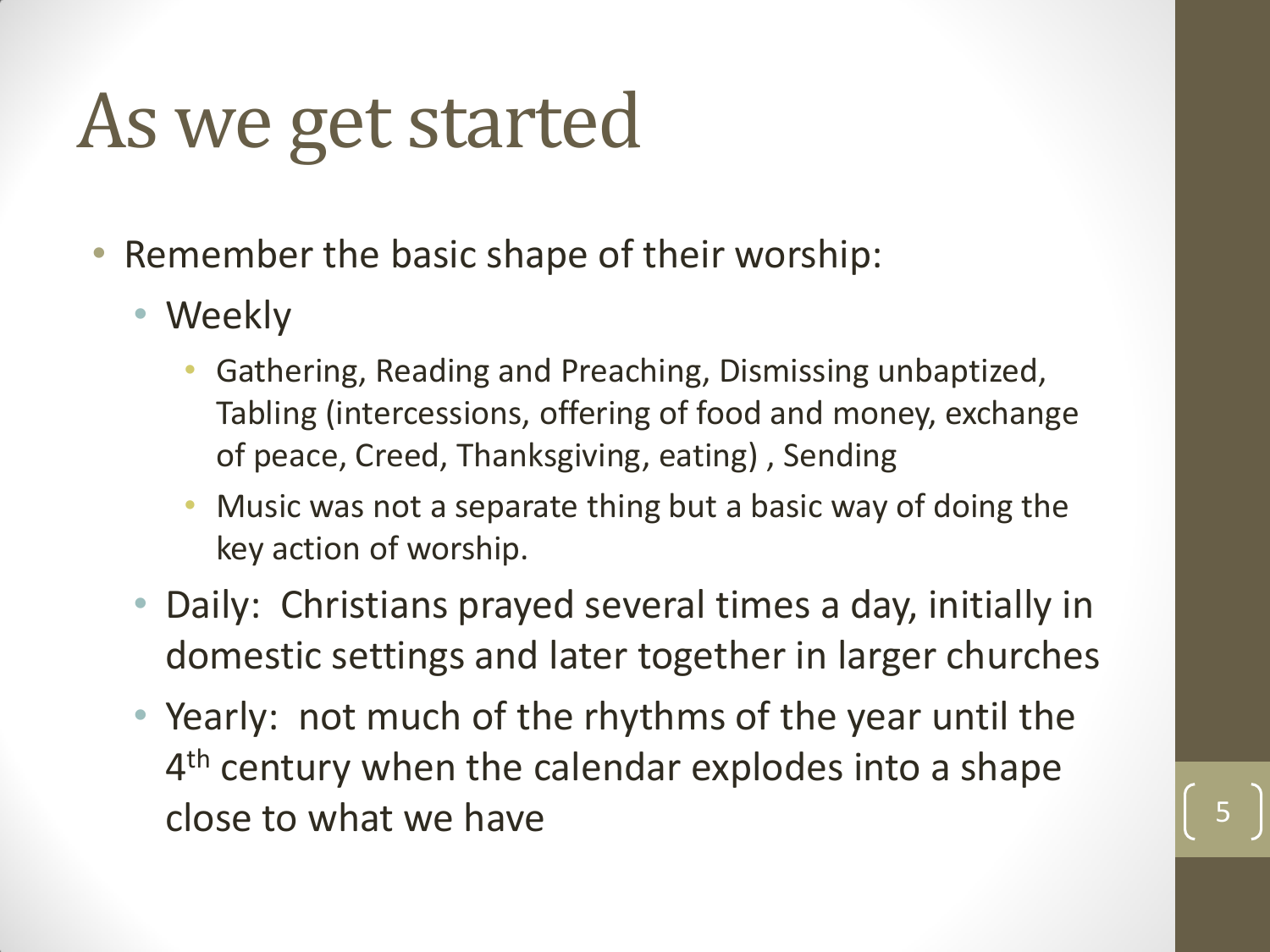#### Paul, mid-1st Century

"If one members suffers, all suffer together with it; if one member is honored, all rejoice together with it....if [I] do not have love, I am nothing." I Corinthians 12:26, 13:2b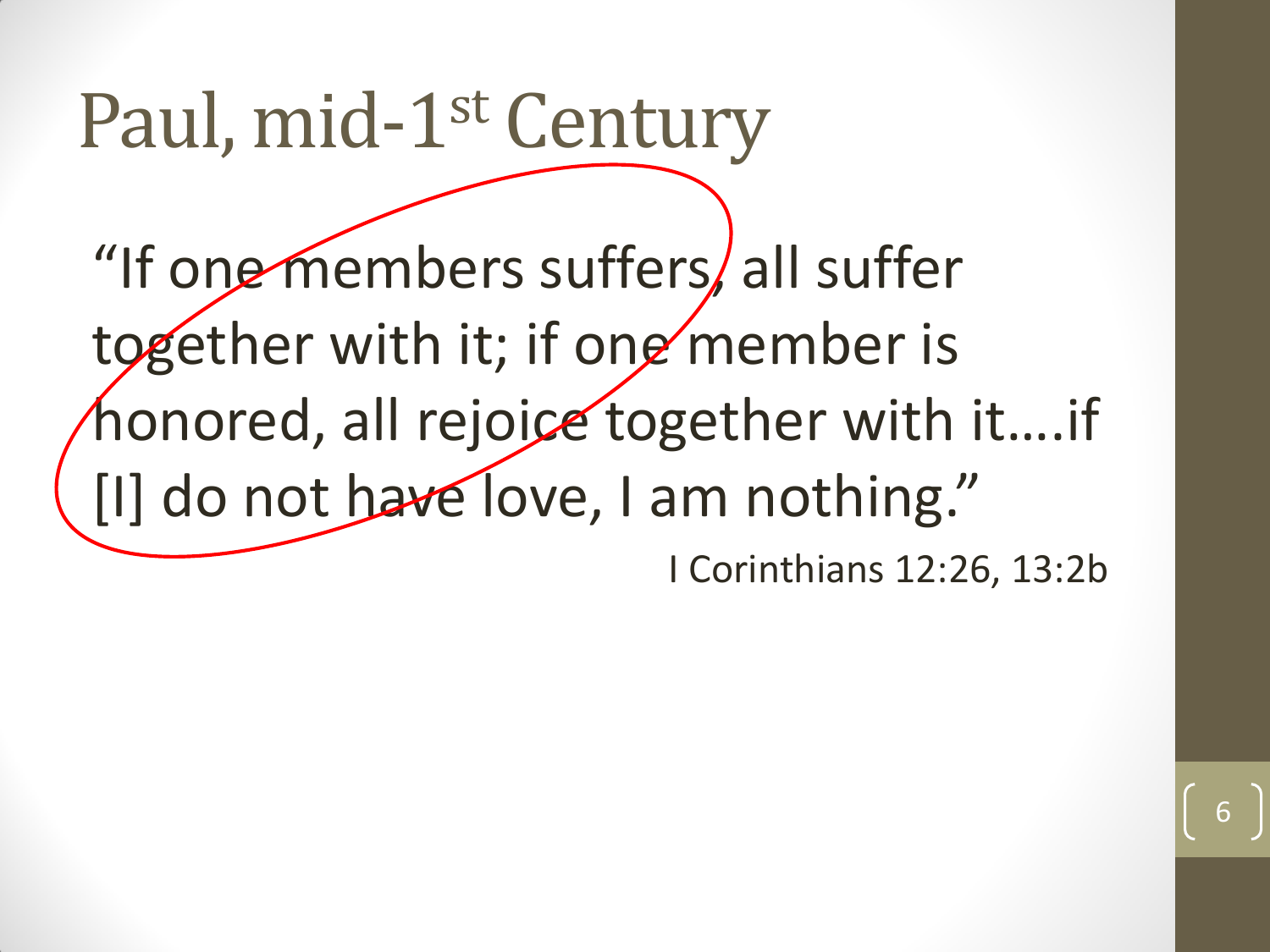# Didache, Early 2<sup>nd</sup> Century, Syria

"But let no one eat or drink of your Lord's Supper, unless they have been baptized into the name of the Lord; for concerning this also the Lord has said, 'Give not that which is holy to the dogs'."

*(Compare Matthew 7:6.)*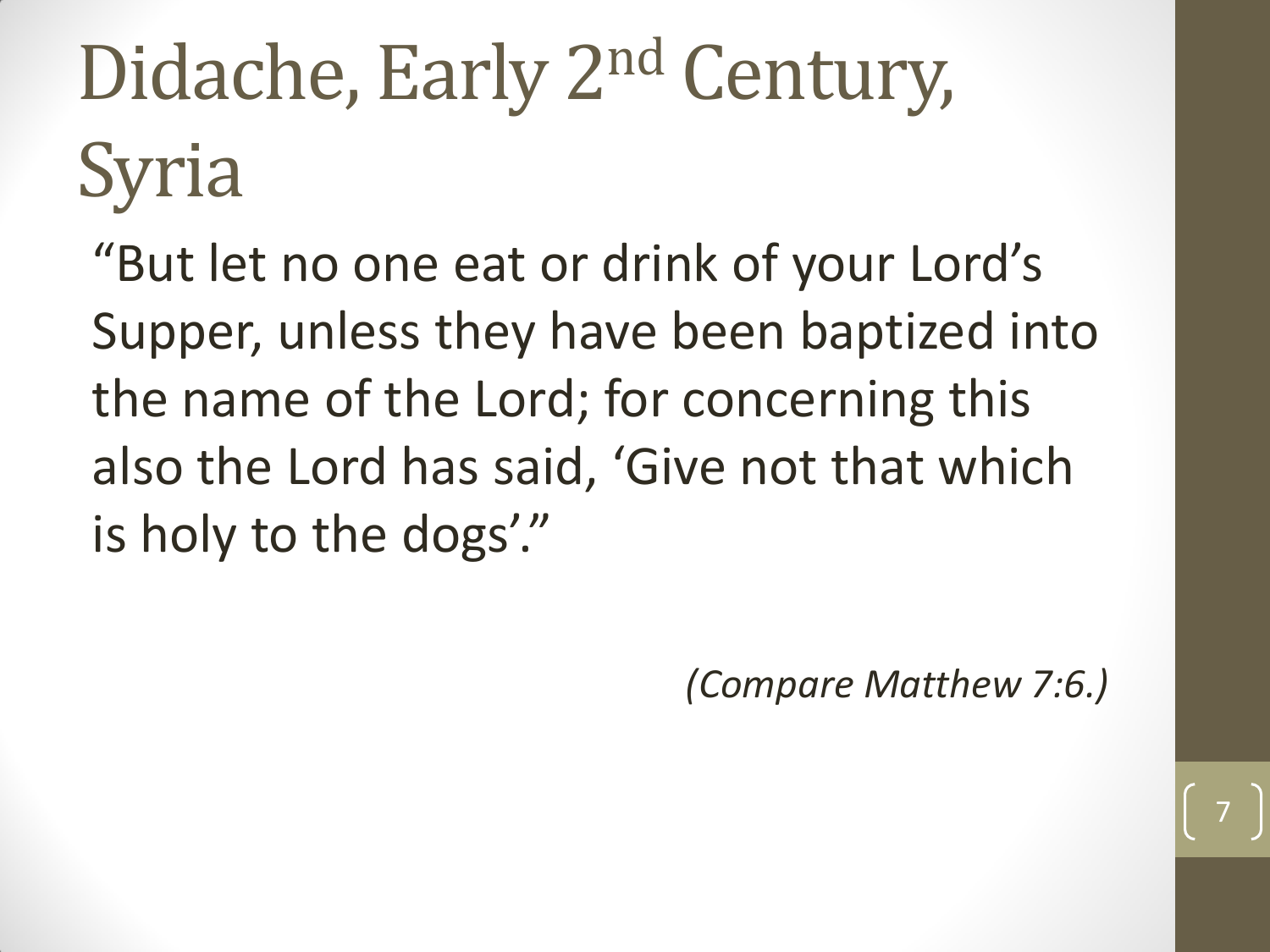## Justin Martyr, mid-2<sup>nd</sup> Century, Rome

"…so likewise have we been taught that the food which is blessed by the prayer of His word,….is the flesh and blood of that Jesus who was made flesh."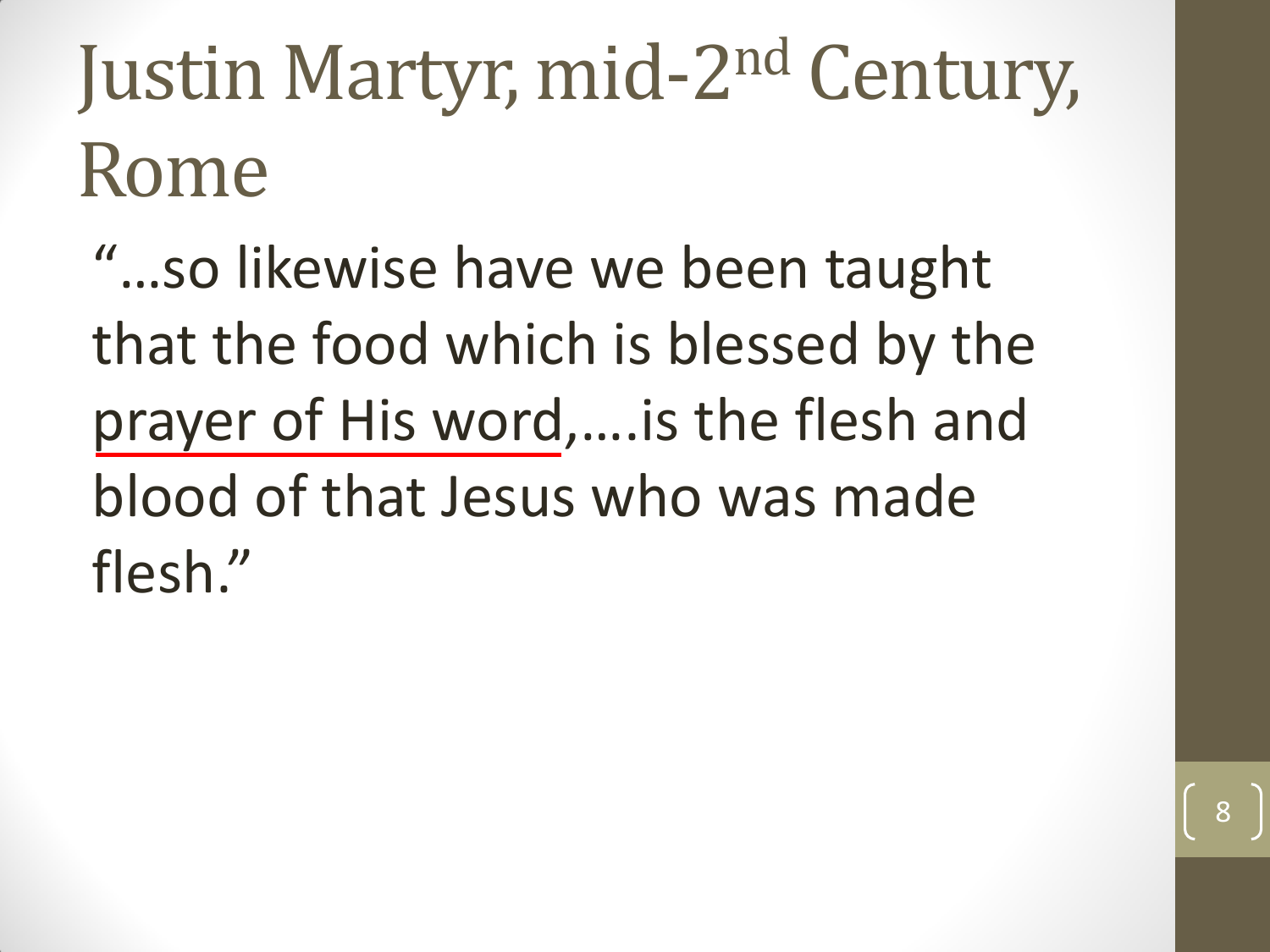# The Apostolic Tradition of Hippolytus, 3rd Century

"If a catechumen (someone in preparation for baptism; the *Apostolic Tradition* recommends 3 years of preparation) is arrested for the name of the Lord, let him not be in two minds about his witness. For if he suffers violence and is killed before receiving baptism…he has received baptism in his blood."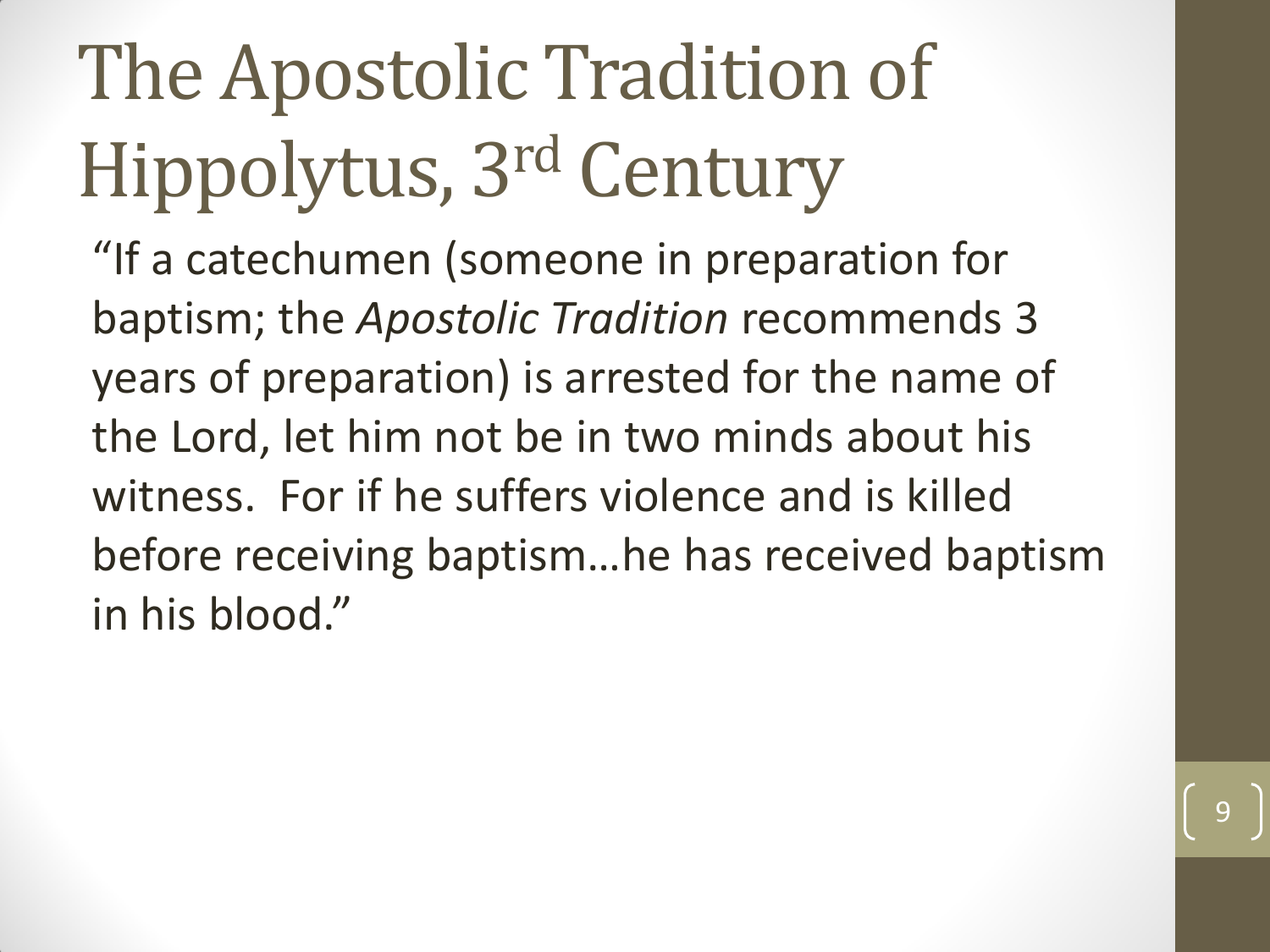# The Apostolic Tradition of Hippolytus, 3rd Century

"We render thanks to you, O God, through your beloved child, Jesus Christ, whom in the last times you sent to us as Savior and Redeemer and angel of your will; who is your inseparable Word, through whom you made all things, and in whom you were well pleased. You sent him from heaven into the Virgin's womb; and, conceived in the womb, he was made flesh and was manifested as your Son, being born of the Holy Spirit and the Virgin. Fulfilling your will and gaining for you a holy people, he stretched out his hands when he should suffer, that he might release from suffering those who have believed in you…."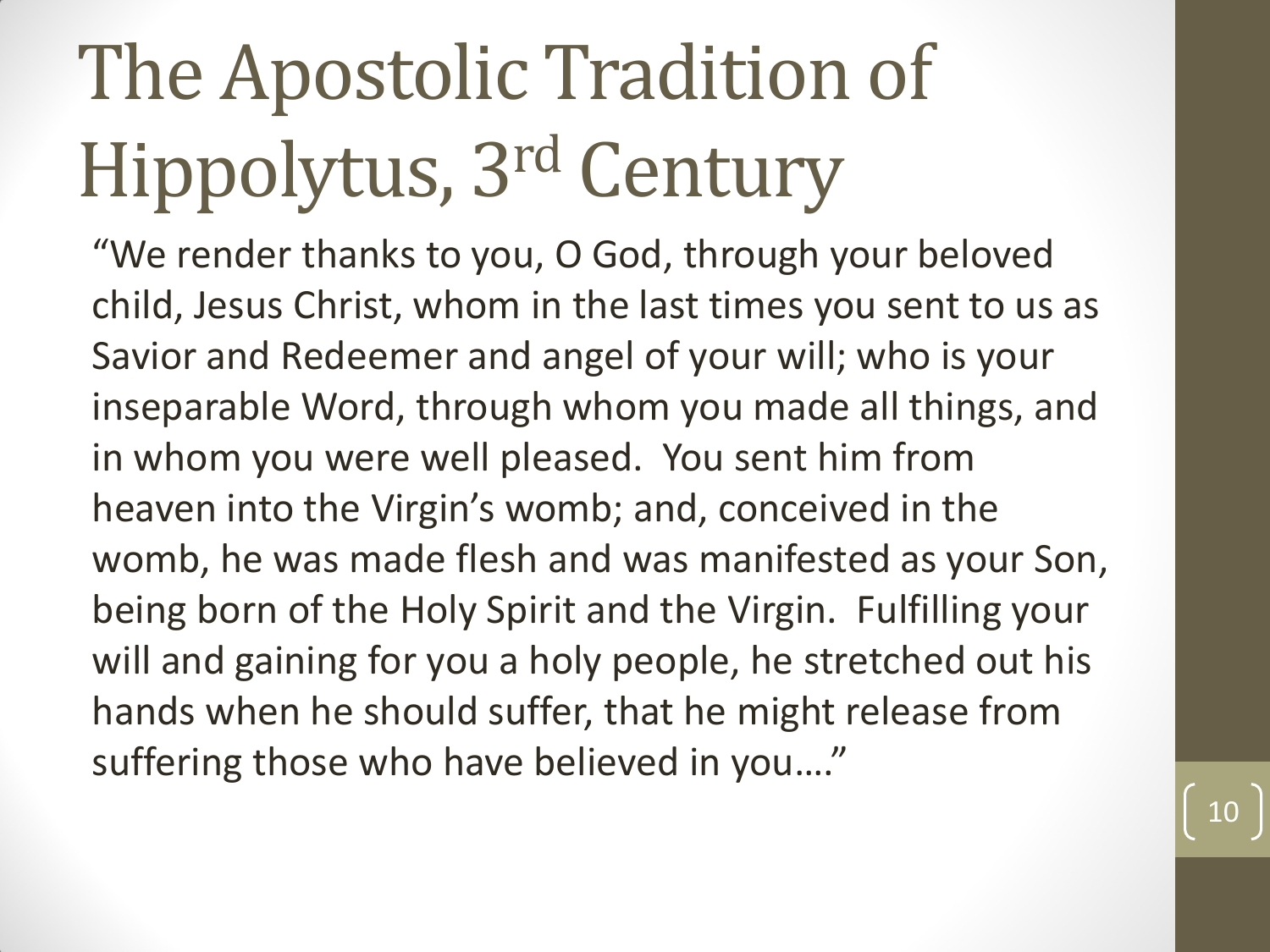#### Eusebius, early 4<sup>th</sup> Century, Caesarea

"So more sweetly pleasing to God than any musical instrument would be the symphony of the people of God, by which, in every church of God, with kindred spirit and single disposition, with one mind and unanimity of faith and piety, we raise melody in unison in our psalmody."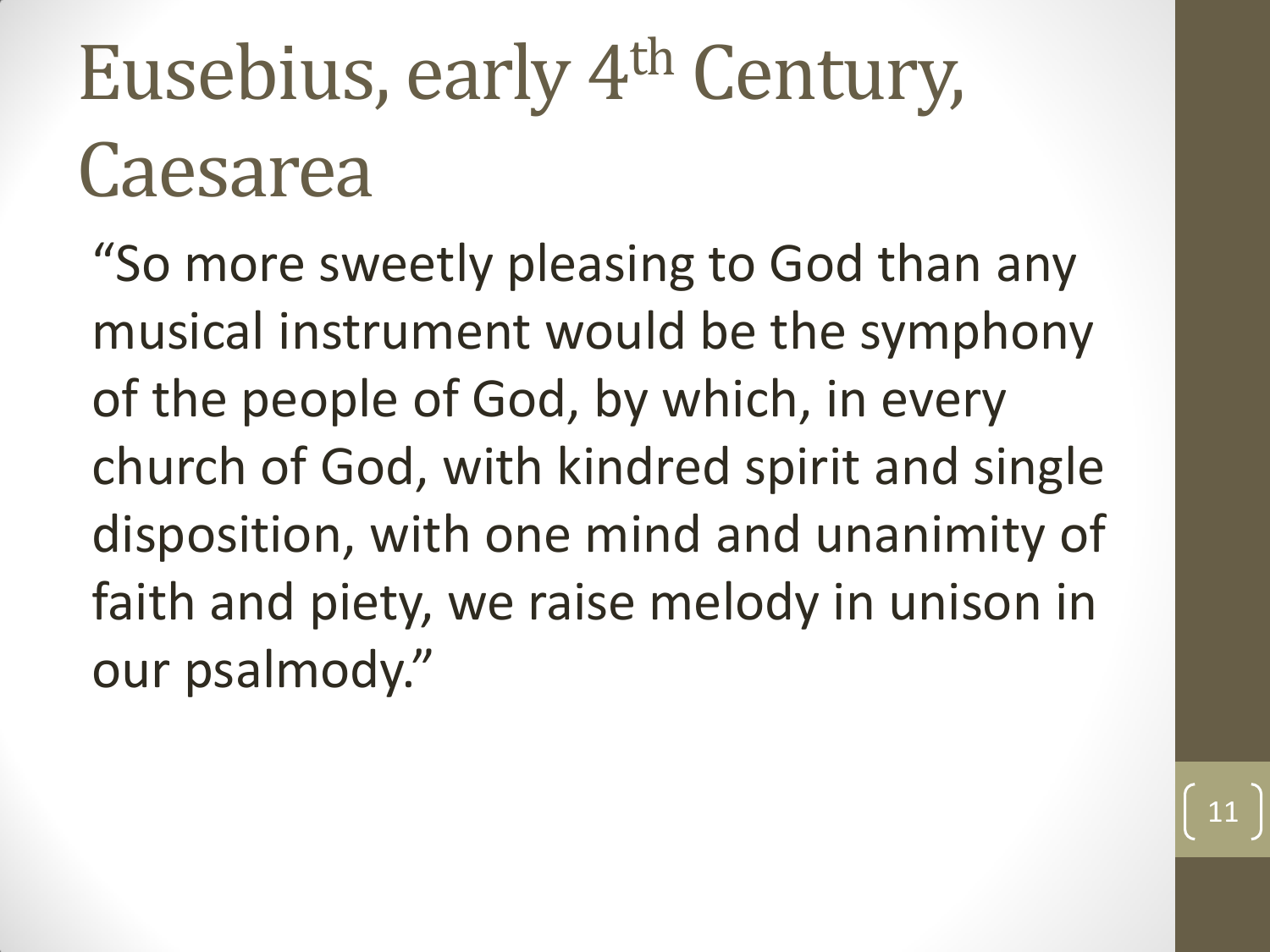## Apostolic Constitutions, mid-4 th Century, Syria

"If a poor person or someone of low social rank or a stranger comes upon you, whether that person be old or young, and there is no place for them, the deacon shall find a place for even these, and that with all his heart. Instead of worrying about what others will think, let deacons and deaconesses be more concerned that their ministry toward God may be pleasing."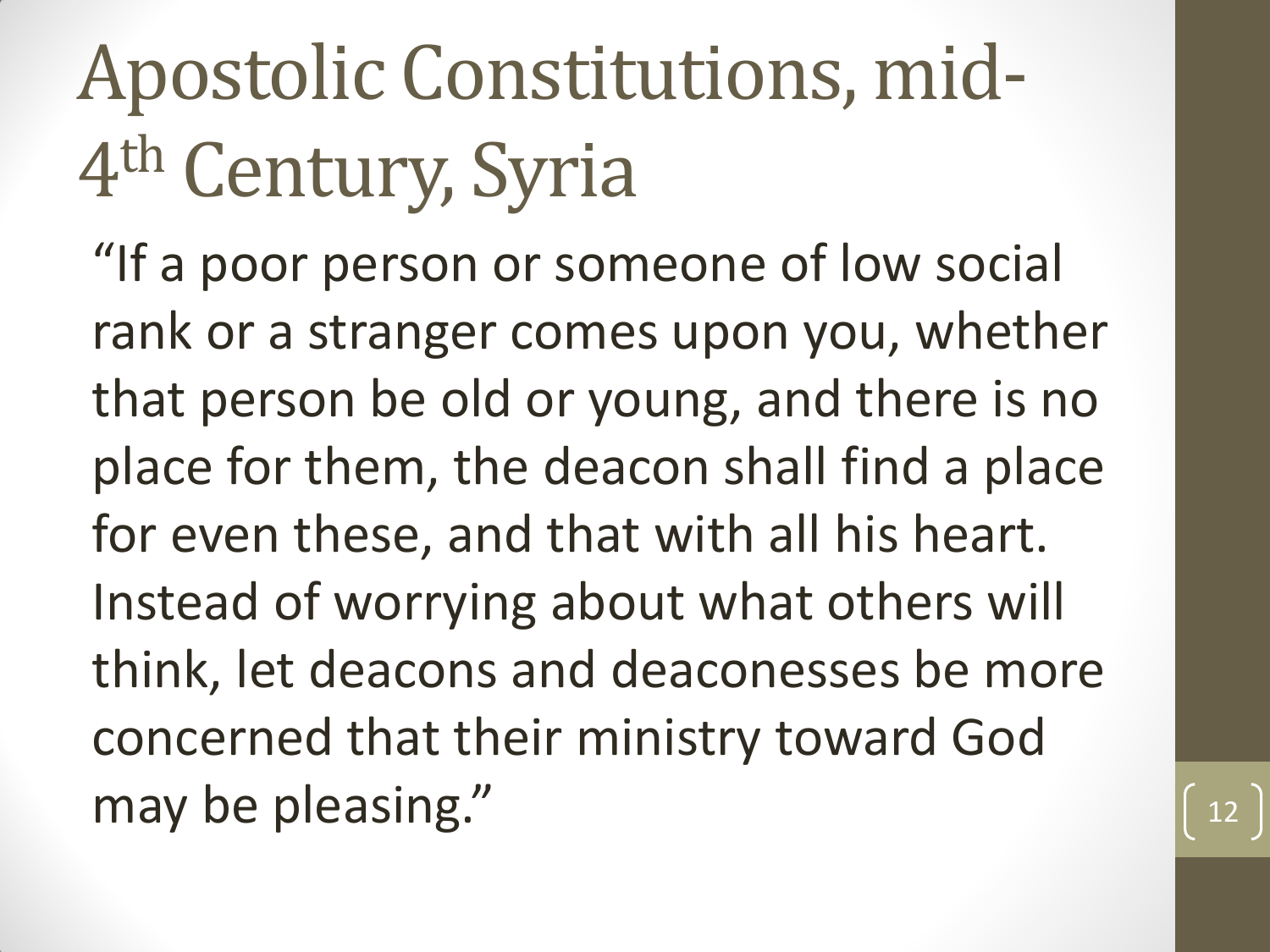# Apostolic Constitutions, mid-4 th Century, Syria

• You who bound the strong man and despoiled him of all his goods,… who have delivered the serpent, that murderer of men, bound into our hands as a sparrow into the hands of children; you whom all things dread, trembling before the face of your power…you whose look dries up the deep, and whose threatening melts the mountains, and whose truth abides for ever; you whom infants praise and sucklings bless, whom the angels hymn and worship; you who look upon the earth, and make it tremble, who touch the mountains and they smoke, who threaten the sea and dry it up, and turn all rivers into deserts; you for whom the clouds are dust beneath your feet, you who walk on the sea as on dry land: Only-begotten God, Son of the great Father, rebuke the evil spirits, and deliver the works of your hands from the power of the hostile spirit…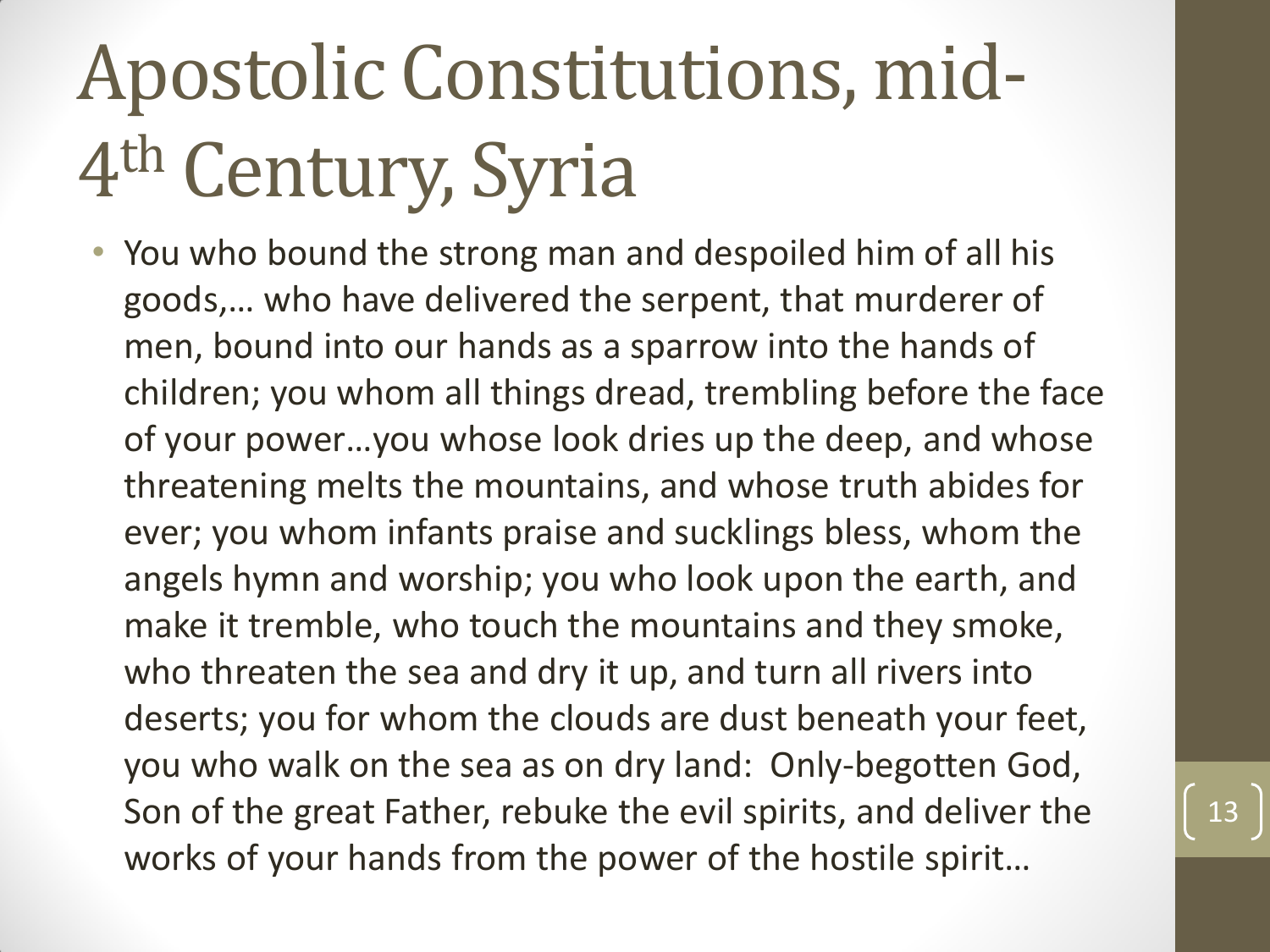# John Chrysostom, 4<sup>th</sup> Century, Syria

"Hell took a body (i.e., the buried body of Christ) and came upon God. It took earth and encountered Heaven."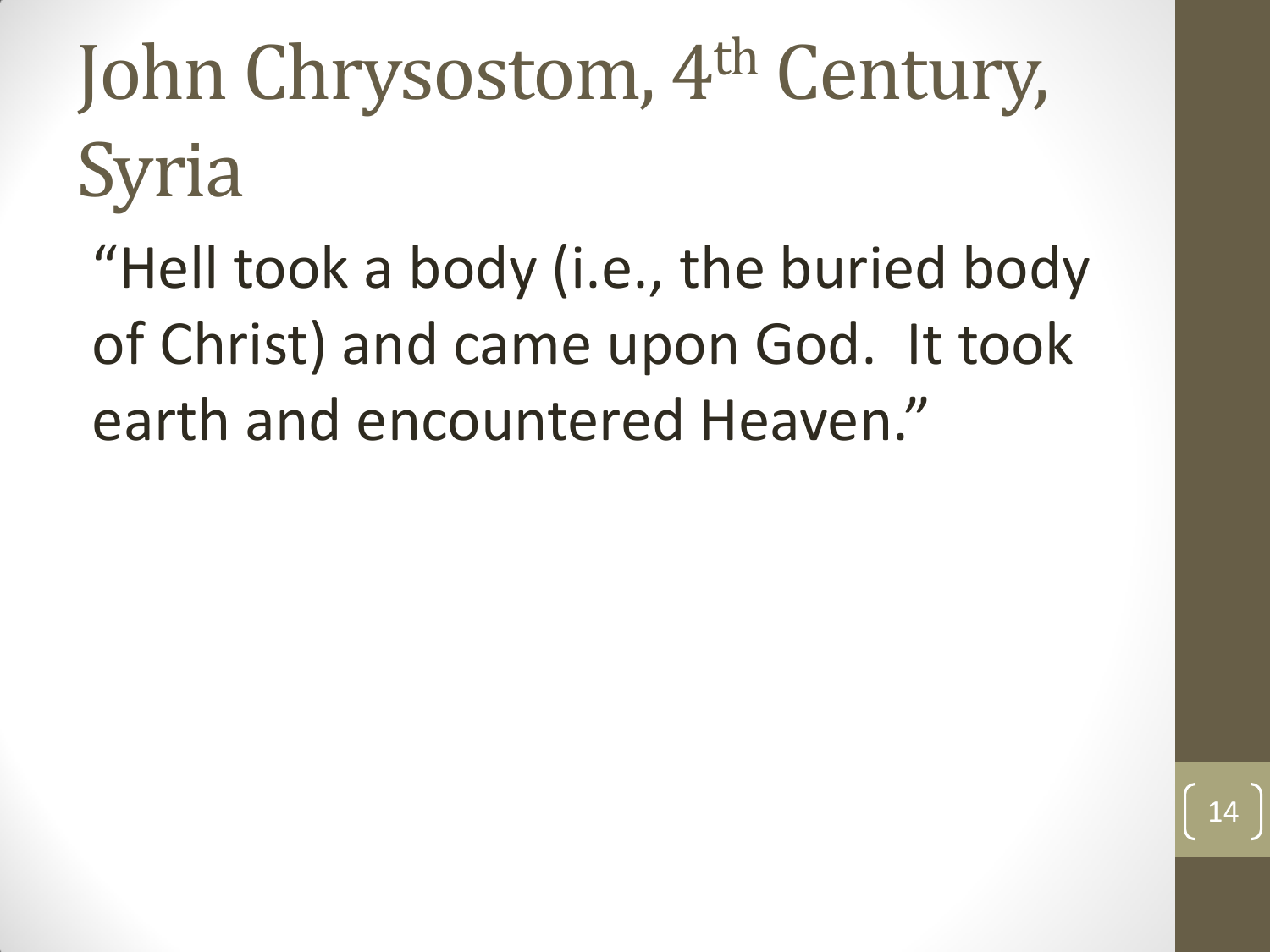## Ambrose, Late 4<sup>th</sup> Century, Milan

"With what great effort is silence maintained in church during the readings! If just one person recites, the entire congregation makes noise; but when a psalm is read, it is itself the guarantor of silence because when all speak [in the response] no one makes noise.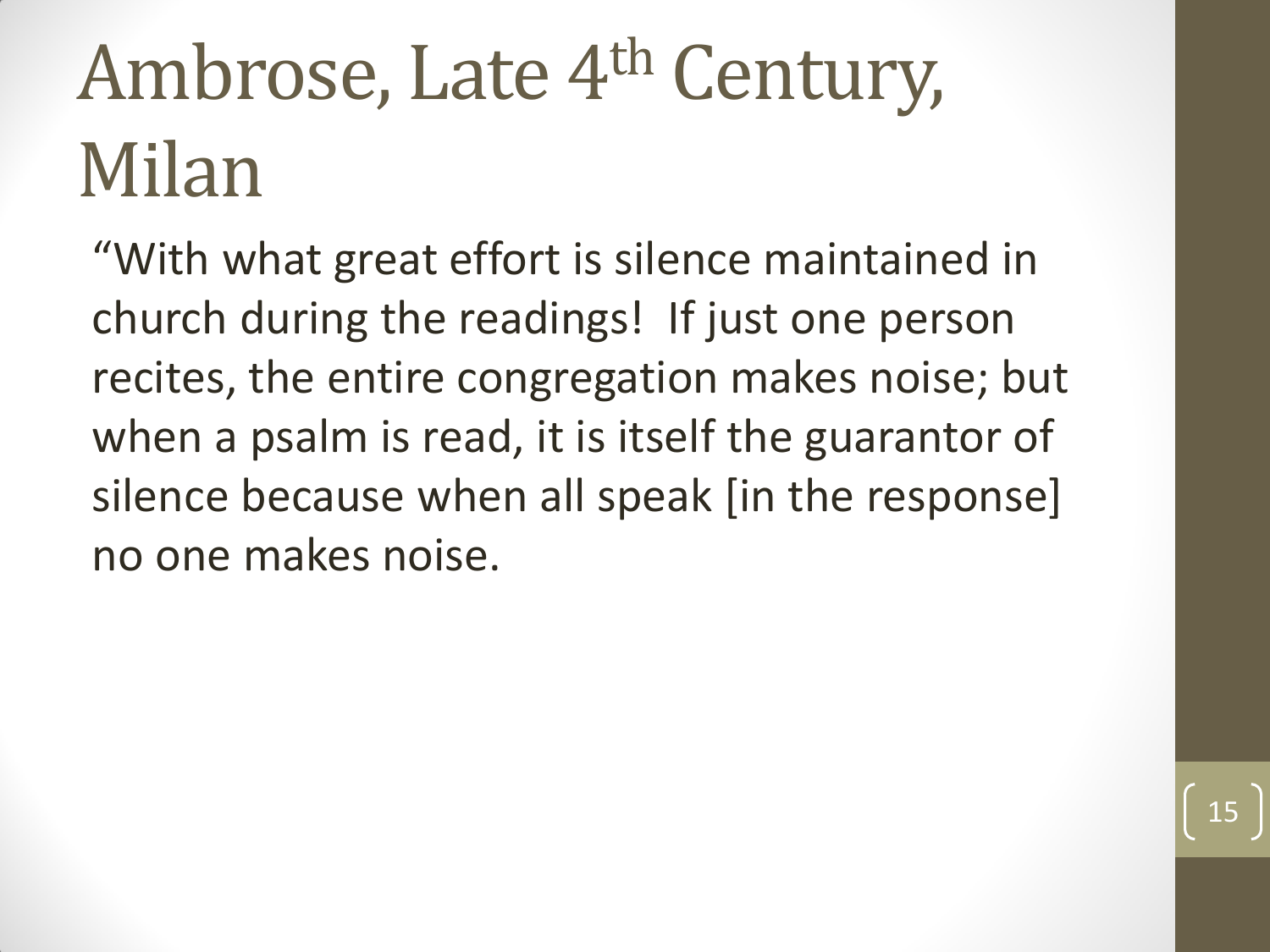# Basil the Great, Late 4th Century, Cappadocia

Describing the practice of monks worshiping in the middle of the night: "At first they divide themselves into two groups and sing psalms in alternation with each other, as once intensifying their carefulness over the sacred texts, and focusing their attention and freeing their hearts from distraction. And then they entrust the lead of the chant to one person, while the rest sing in response. After thus spending the night in a variety of psalmody with interspersed prayer, now that the light of day has appeared, all in common as if from one mouth and one heart offer the psalm of confession to the Lord, while each fashions his personal words of repentance."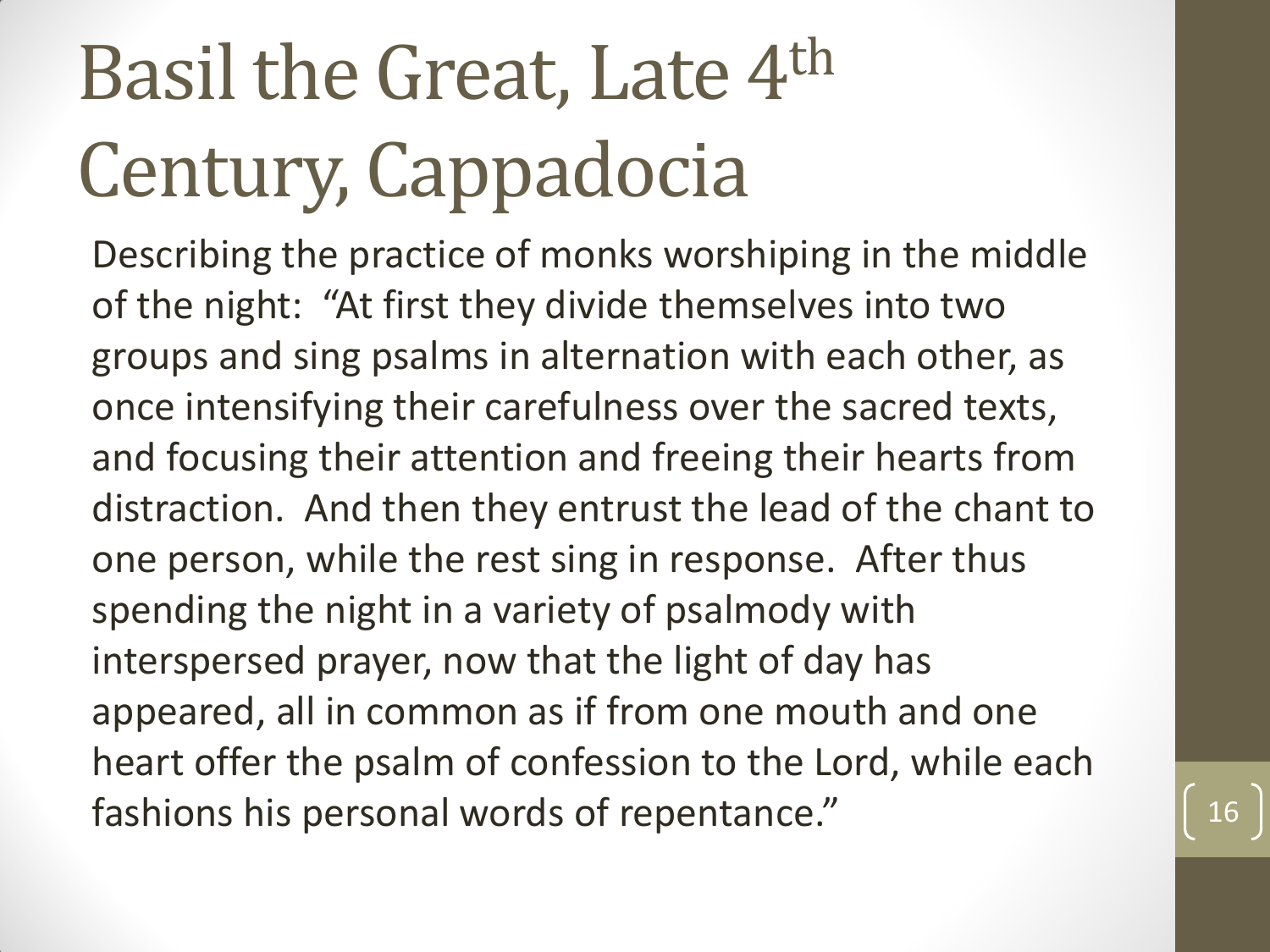# Theodoret, Early 5th Century, Cyprus

"Since Harmonios, the son of Bardesanes, had composed some songs long ago, and mixing the sweetness of melody with his impiety had beguiled his audience and led them to their destruction, Ephrem took the music for his song, mixed in his own piety, and thus presented his listeners with a remedy both exceedingly sweet and beneficial."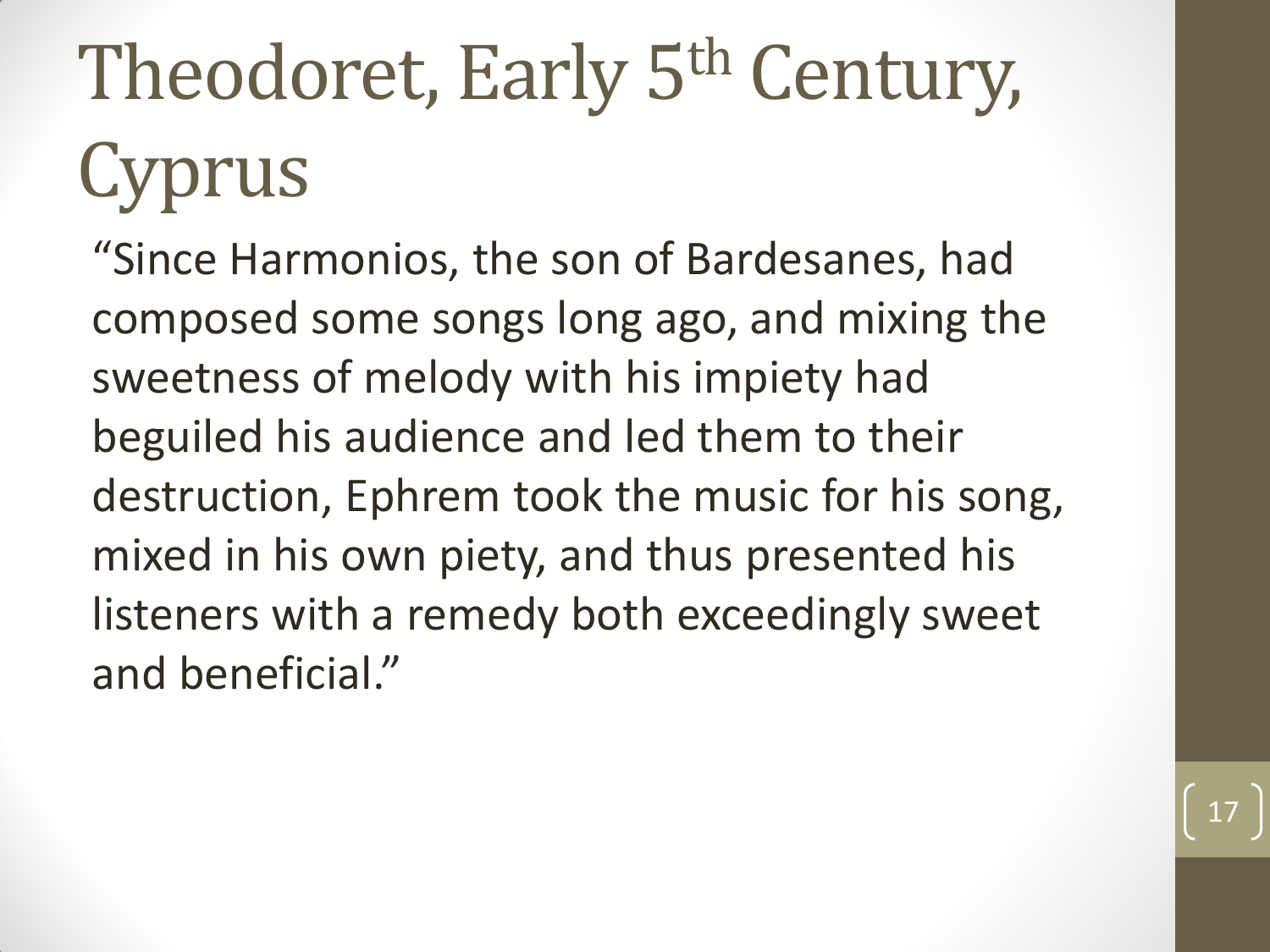### Augustine, Early 5th Century, N. Africa

"Hymns are praises of God that are sung. They are songs that praise God. If there is praise but not praise of God, then there is no hymn. If there is praise and praise of God and if it is not sung, then it is no hymn. To be a hymn, there must be praise, praise of God, and singing….Whoever sings praise, not only praises but does so with gladness; whoever sings praise, not only sings but also loves the person about whom one sings. In praise the one confessing speaks out; in singing there is the ardor of the one who loves…."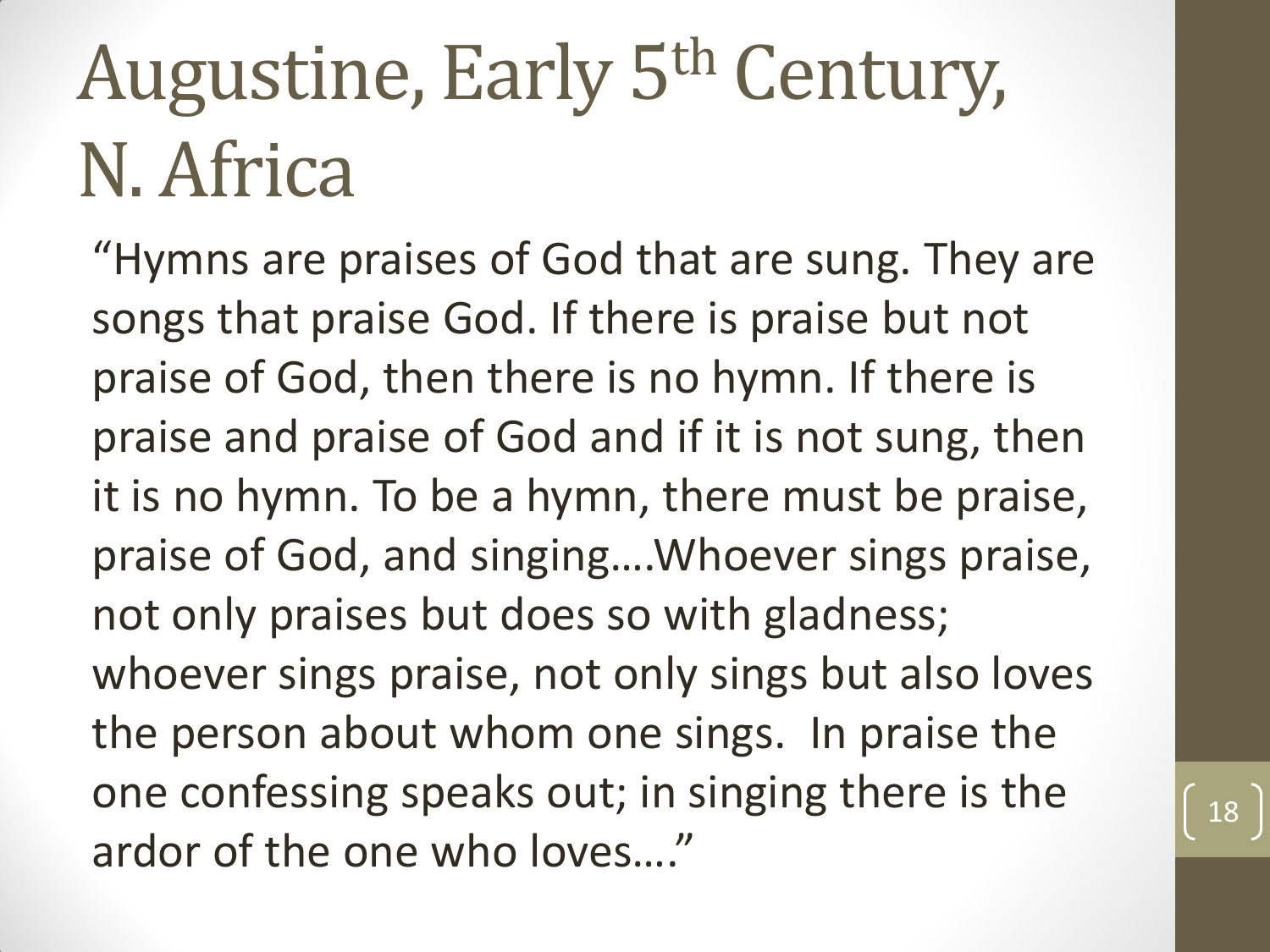#### Augustine, Early 5th Century N. Africa

"When the body of the Son prays, it does not separate its Head from itself; and it is the one Savior of his body, our Lord Jesus Christ, the Son of God, who prays for us, and prays in us, and is prayed to by us. He prays for us as our priest; he prays in us as our Head; he is prayed to by us as our God. Let us therefore recognize our words in him and his words in us."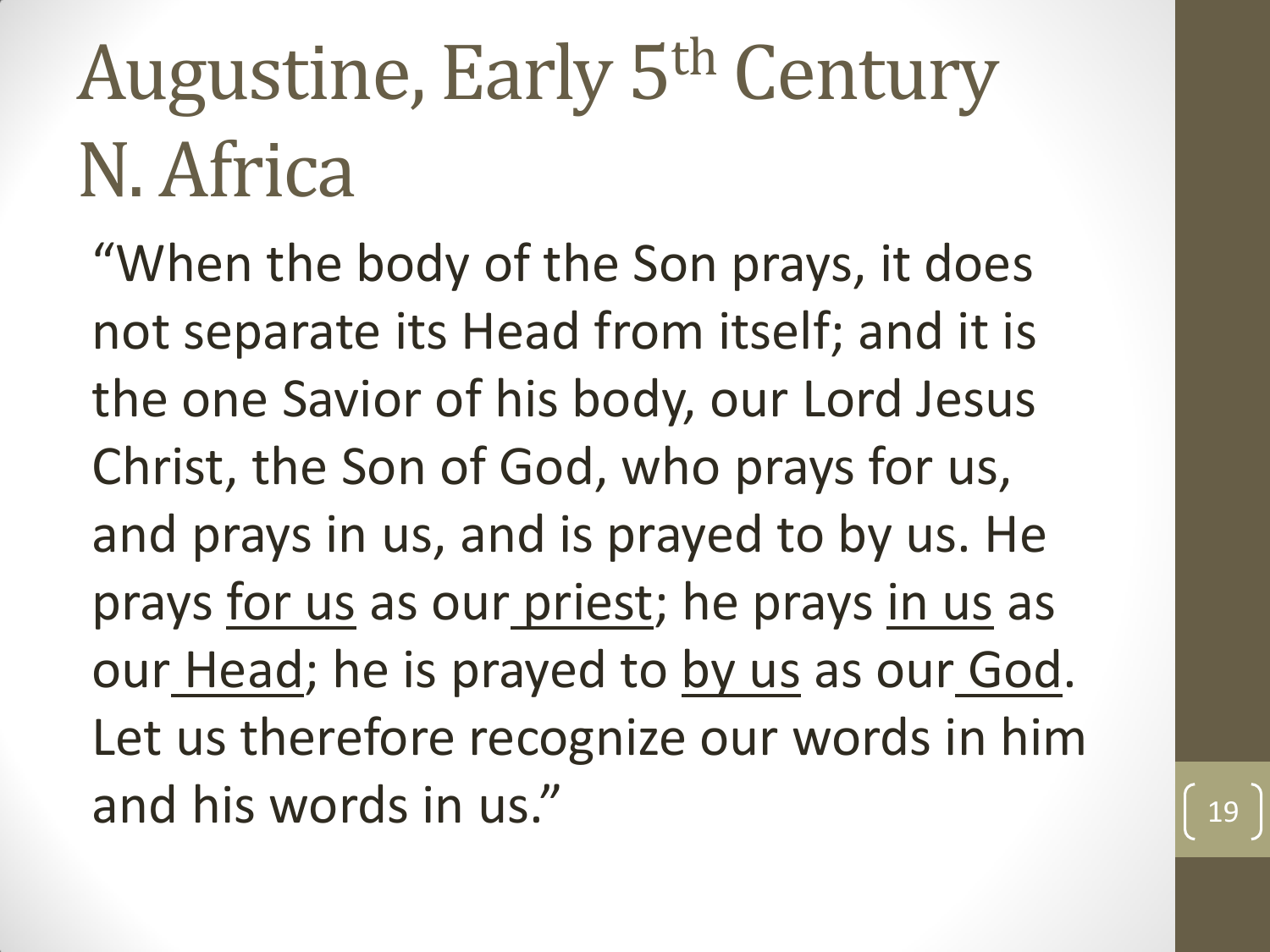### Augustine, Early 5th Century N. Africa

"If you, therefore, are Christ's body and members it is your own mystery that is placed on the Lord's table! It is your own mystery that you are receiving! You are saying Amen to what you are – your response is a personal signature, affirming your faith. When you hear 'The body of Christ' – you reply 'Amen.' Be a member of Christ's body, then, so that your Amen may ring true….Be what you see, receive what you are."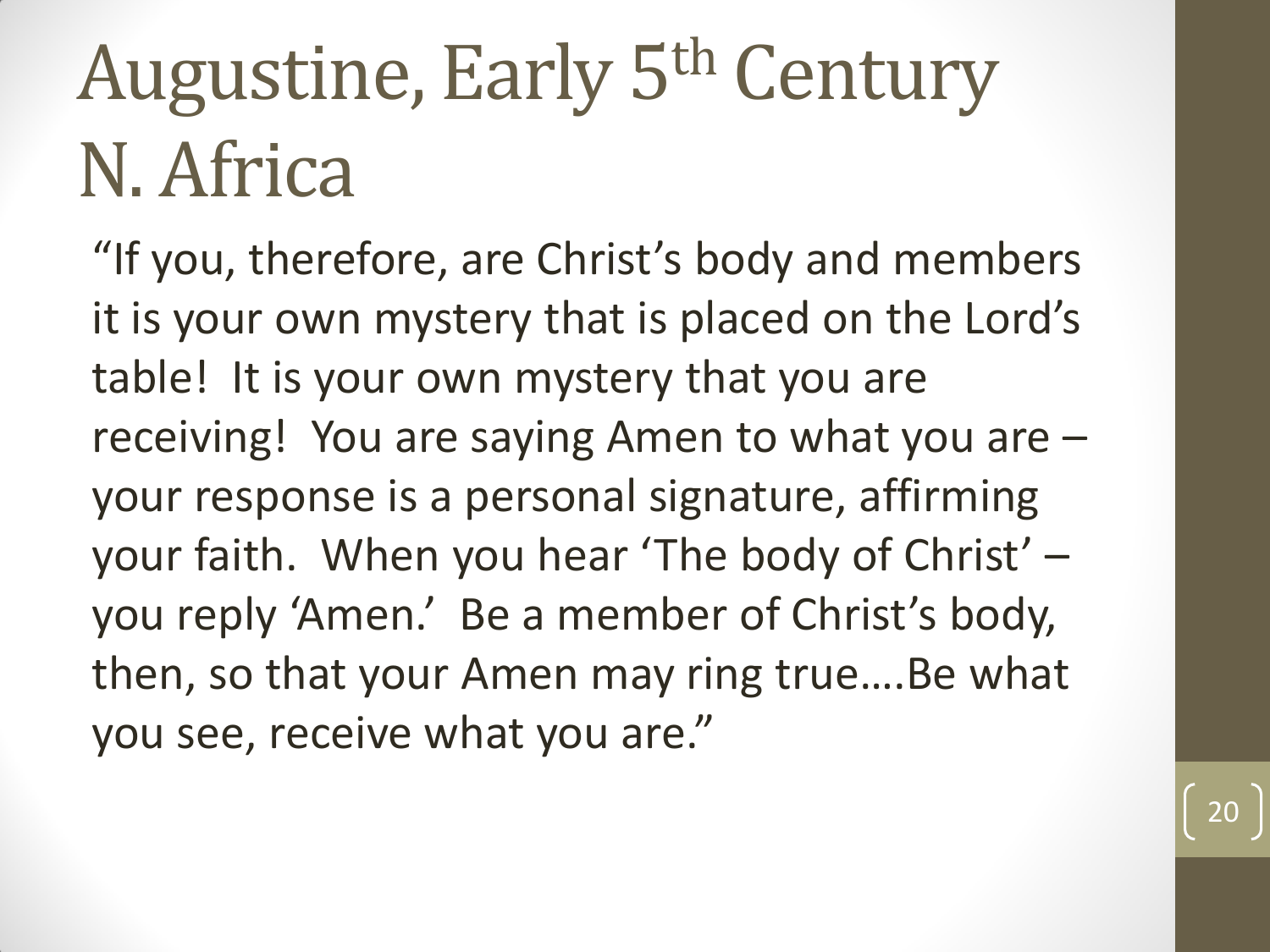# Leo I, mid-5<sup>th</sup> Century, Rome

During an Ascension day sermon: "What was conspicuous in the Redeemer has passed over into the sacrament

21

worship life of the church."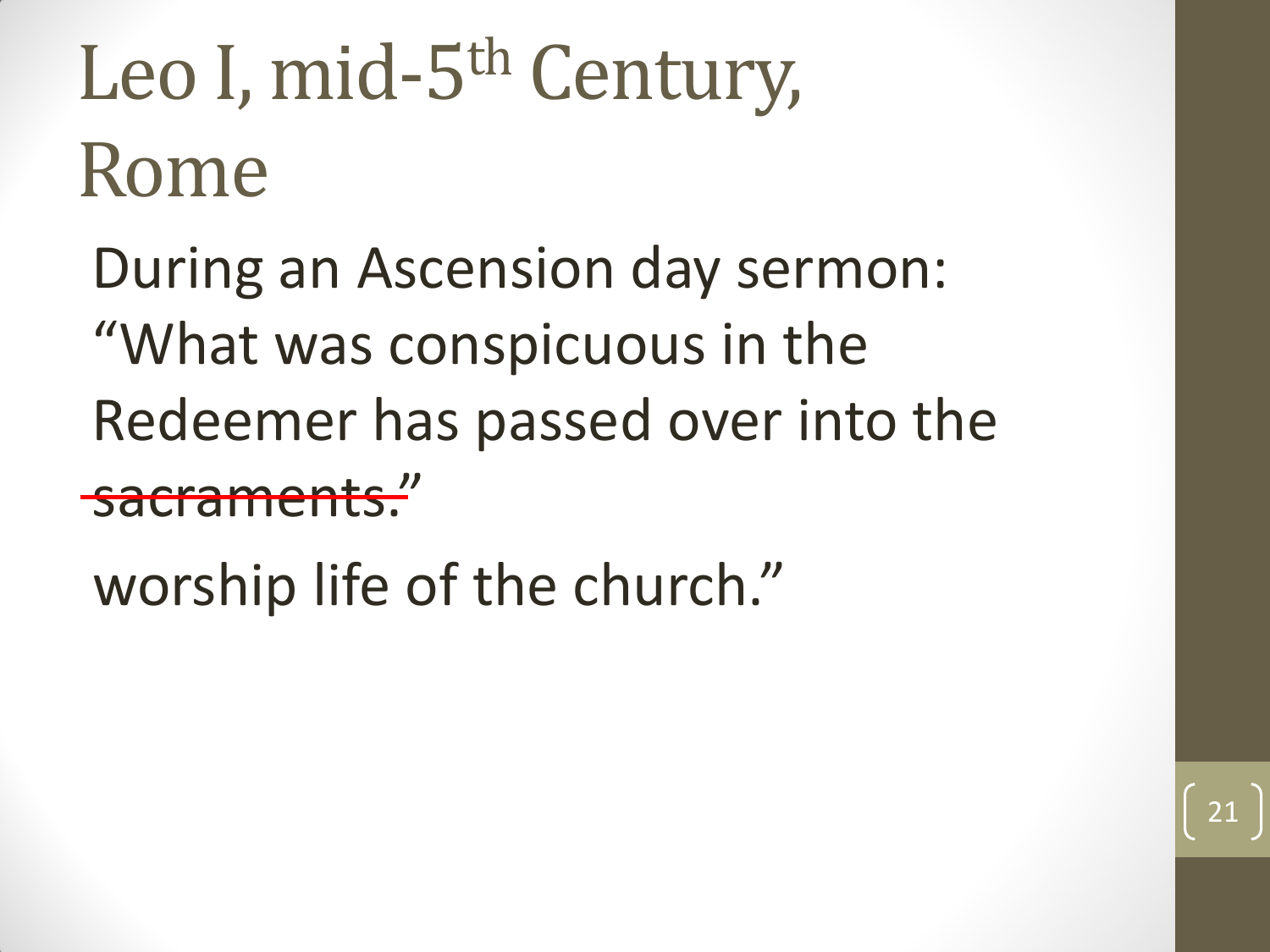# Leo I, mid-5<sup>th</sup> Century, Rome

"We know everything that the Son of God did and taught for the reconciliation of the world not just as a history of past actions, but we also experience the force of their works in the present."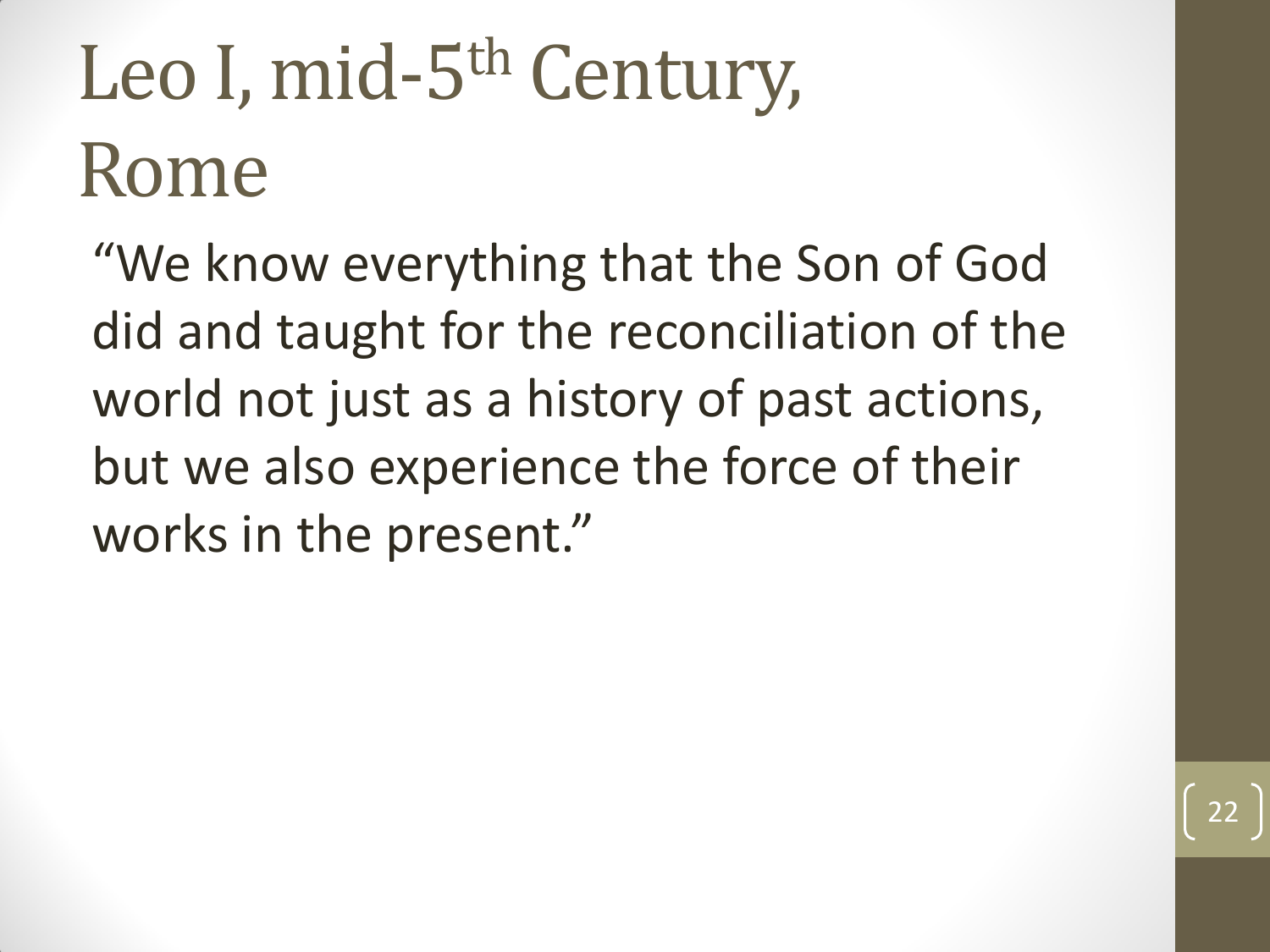# Romanos, 6<sup>th</sup> Century, Constantinople

#### "Bethlehem has opened Eden."